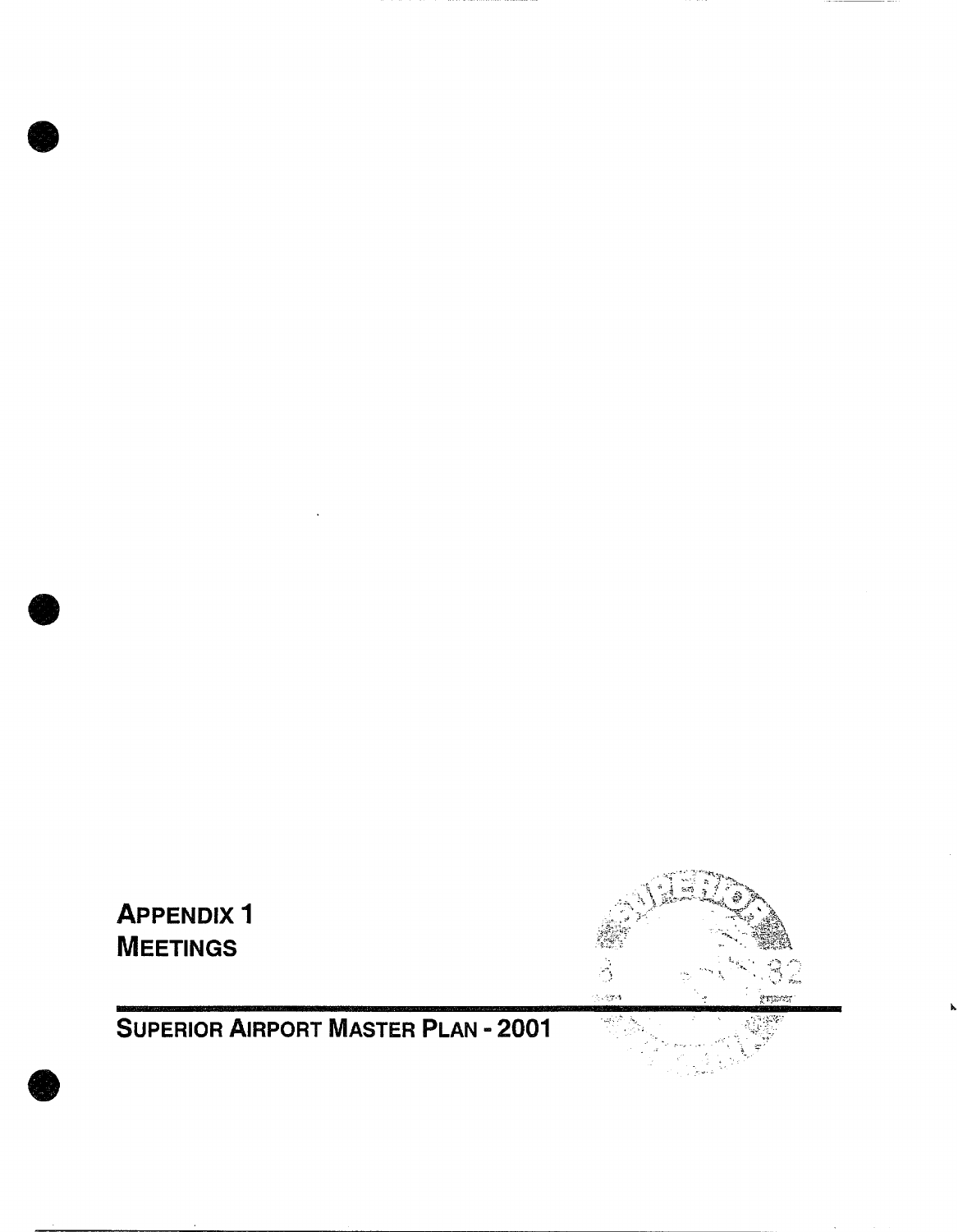## **MEETING NOTES**



## **SUPERIOR AIRPORT MASTER PLAN - 2001 - : :**

#### **PAC MEETING #1 - JULY 18, 2000**

Participants: Nicholas J. Pela Michael O. Hing J. Howard Downs Manny Ruiz Kenneth J. Cook Doris Warcola Yolanda Najera Ewing Peter C. Loan Roy Chavez

Gannett Fleming, Inc. Superior Council Member (PAC Member) PAC Member Superior Council Member, Inc. (PAC Member) PAC Member President, Superstition Foothills (PAC Member) Superior Council Member (PAC Member) Counsel, Superstition Foothills, Inc. Town Manager - Superior, Arizona

- 1. R. Chavez convened the meeting.
- 2. Introductions of participants were made.
- . N. Pela distributed the PAC Workbooks to each PAC member. The PAC Workbooks included a preliminary project schedule and a Preface section that describes the scope of the planing work and the Planning Advisory Committee (PAC) process.
- **.** N. Pela described the scope of work that will be undertaken, and the work elements of the Feasibility Study, Site Selection Study and Master Plan that will be prepared. It was emphasized that the Town will have the option of continuing with the project or canceling the work at key points within the program.
- 5. N. Pela described the PAC process, as presented in the Preface of the PAC Workbook.
- 6. D. Warcola requested that she be given time to make a presentation regarding the position of her corporation, Superstition Foothills. Superstition Foothills has a 25 year lease on the present airport

July 18, 2000 Superior Airport Page PAC-I-1 Master Plan - 2001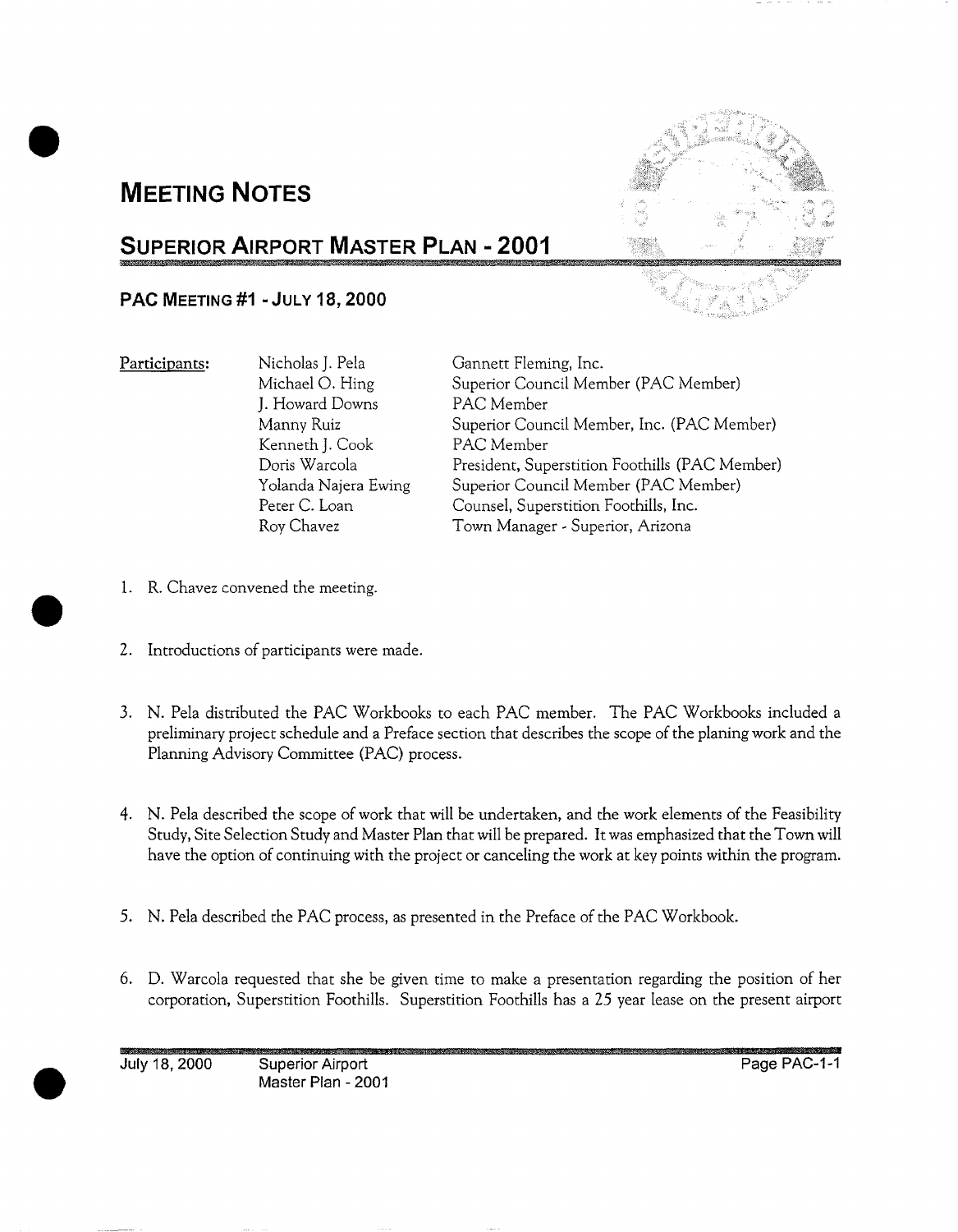property. The lease was entered into 11 years ago and will run for another 14 years. Ms. Warcola indicated that she and her corporation have a desire to cooperate with the Town and work with the PAC to determine the best direction for airport development. Superstition Foothills intends to develop an immediate plan to attract aviation interest in the present site in order to protect the financial interests of the firm, and within the terms of the present lease.

- 7. It was suggested that the existing building on the airport is in very poor and potentially hazardous condition, and should be removed.
- . R. Chavez suggested that an option for the Town might be to keep the existing airport in operation and to facilitate development of a larger facility in cooperation with other interested communities. N. Pela indicated that the PAC will need to know early in the planning process what type and size of airport facilities could be accommodated on the present site.
	- *Action Item: N. Pela will develop a layout showing the maximum development that could occur at the present site, including length of paved runway, type of aircraft that could use the runway, and type of approaches that are feasible (visual vs. instrument).*
- . The preliminary project schedule was discussed. It was determined that PAC meetings should be scheduled to occur on Tuesday evenings, instead of as presented originally.

*Action Item: N. Pela will revise the Project Schedule and distribute it to the PAC.* 

10. PAC Meeting #2 was scheduled for Tuesday, September 26, 2000 at 7:00 PM.

**米米米 END 米米米** 

July 18, 2000 Superior Airport

Master Plan - 2001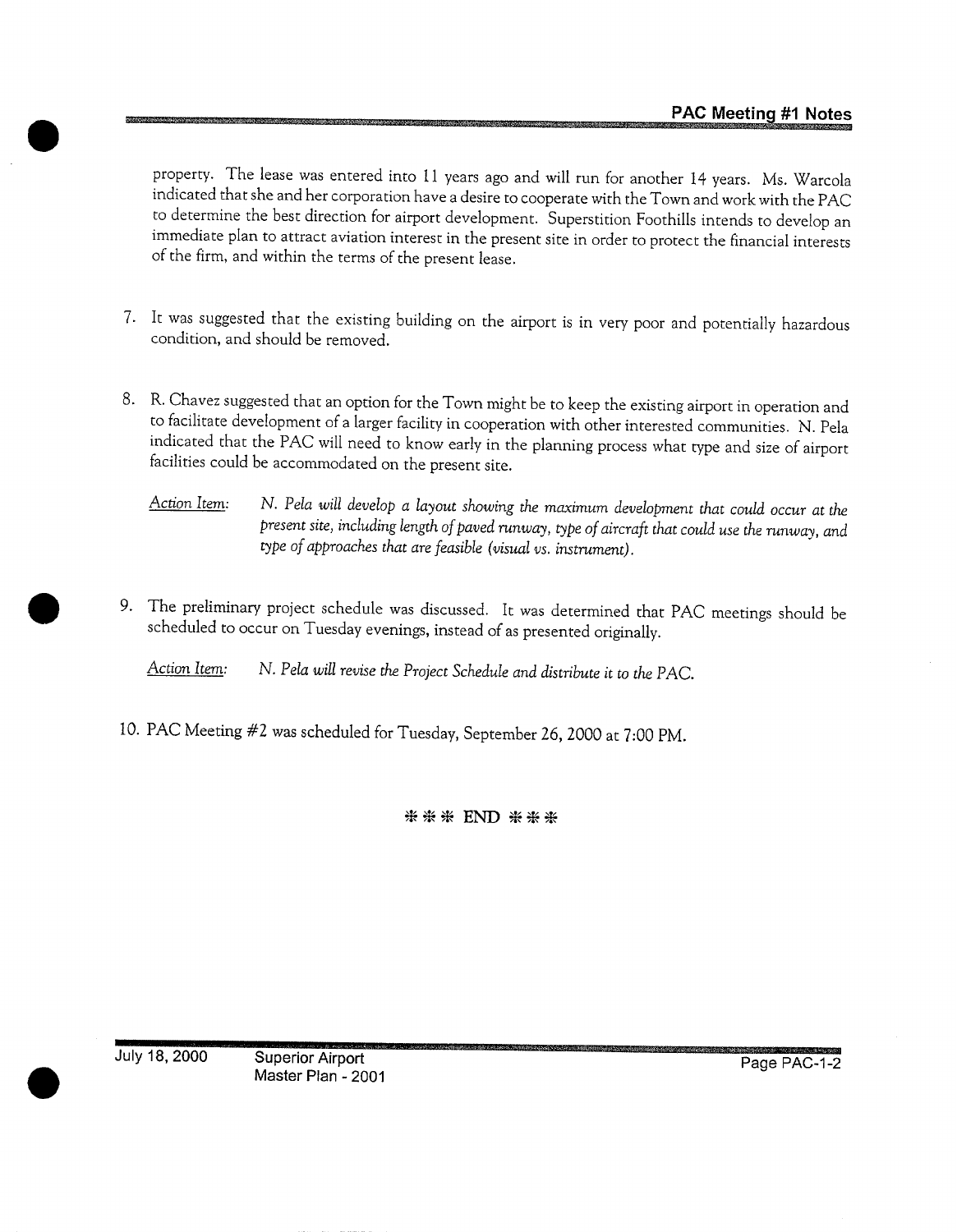## **MEETING NOTES**

## **SUPERIOR AIRPORT MASTER PLAN - 2001**

#### **PAC MEETING #6 - OCTOBER 29, 2001**

Participants: Nicholas J. Pela

R.C. Chavez Manny Ruiz Yolanda Najera Ewing Kenneth J. Cook J. Howard Downs Michael O. Hing

Gannett Fleming, **Inc.**  Town Manager - Superior, Arizona Superior Council Member (PAC Member) Superior Council Member (PAC Member) PAC Member PAC Member Superior Council Member (PAC Member)

- 1. Mr. Hing convened the meeting.
- . Mr. Pela summarized the recommendation letter dated October 29, 2001, regarding completion of the project (letter is attached). The comments by the Arizona State Land Department regarding land acquisition and airport location were also presented along with a revised Airport Layout Drawing that reflects their recommendations.
- . Mr. Chavez reported on the recent meeting with the Arizona State Land Department regarding the U.S. 60 corridor development. Agencies and County have expressed an interest in the airport plans, suggesting that it be called the "Superstition Regional Airpark".
- 4. Mr. Ruiz suggested that the PAC should develop an alternate plan for development of the existing airport site. Ms. Ewing and Hing concurred with this.
- . Ms. Ewing said that the existing lease issue should be worked out. If the lessee will not comply with the lease requirements, the Town should cancel the lease. Ms. Ewing indicated that at this point, she is opposed to development of the new site unless the Town can get 100% funding from other sources. She indicated that she is opposed to closing the existing airport.
- . Mr. Hing indicated that although the Town Council had directed the Consultant to focus the planning project on the new site, we should now come up with a plan to improve the existing airfield, and that the lease problems should be addressed. Mr. Hing cautioned the PAC that promoting the new airport development will cost the Town money, and advised that the Council should be advised of this.

**Nov. 13, 2001 •• Superior Airport Page PAC 6-1 <b>Page PAC 6-1** 

**Master Plan -** 2001



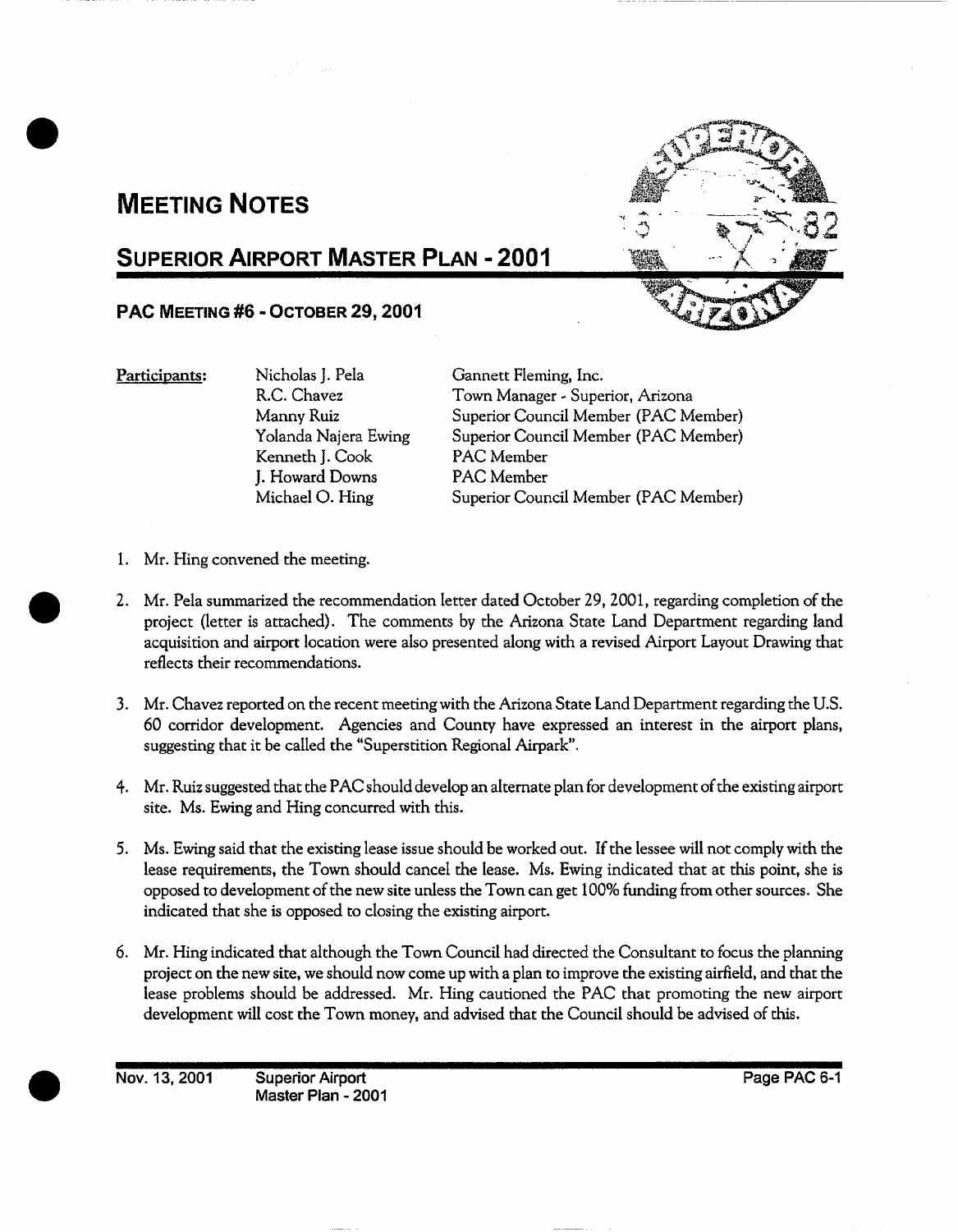- 7. Mr. Downs indicated that the new site should be developed and that the existing airport closed.
- 8. Mr. Hing indicated that his preference would be to keep the existing airport and develop the new site when economically feasible.
- 9. Ms. Ewing made a motion to recommend to Council that the Consultant be directed to add an improvement plan for the existing airport to the Master Plan, and to complete the study of the new site (second by Mr. Ruiz). The motion carried unanimously.
- 10. Mr. Chavez indicated that Mr. Pela would attend the November 1<sup>st</sup> Town Council meeting to provide a status report and recommendation for project completion.

*~, END ~,~* 

*Note: The Superior Town Council, in regular session on November 1, 2001, directed the Consultant to complete the Master Plan study for the new regional site development according to the scope of their original contract, but did not direct the addition of a development plan for the existing site.*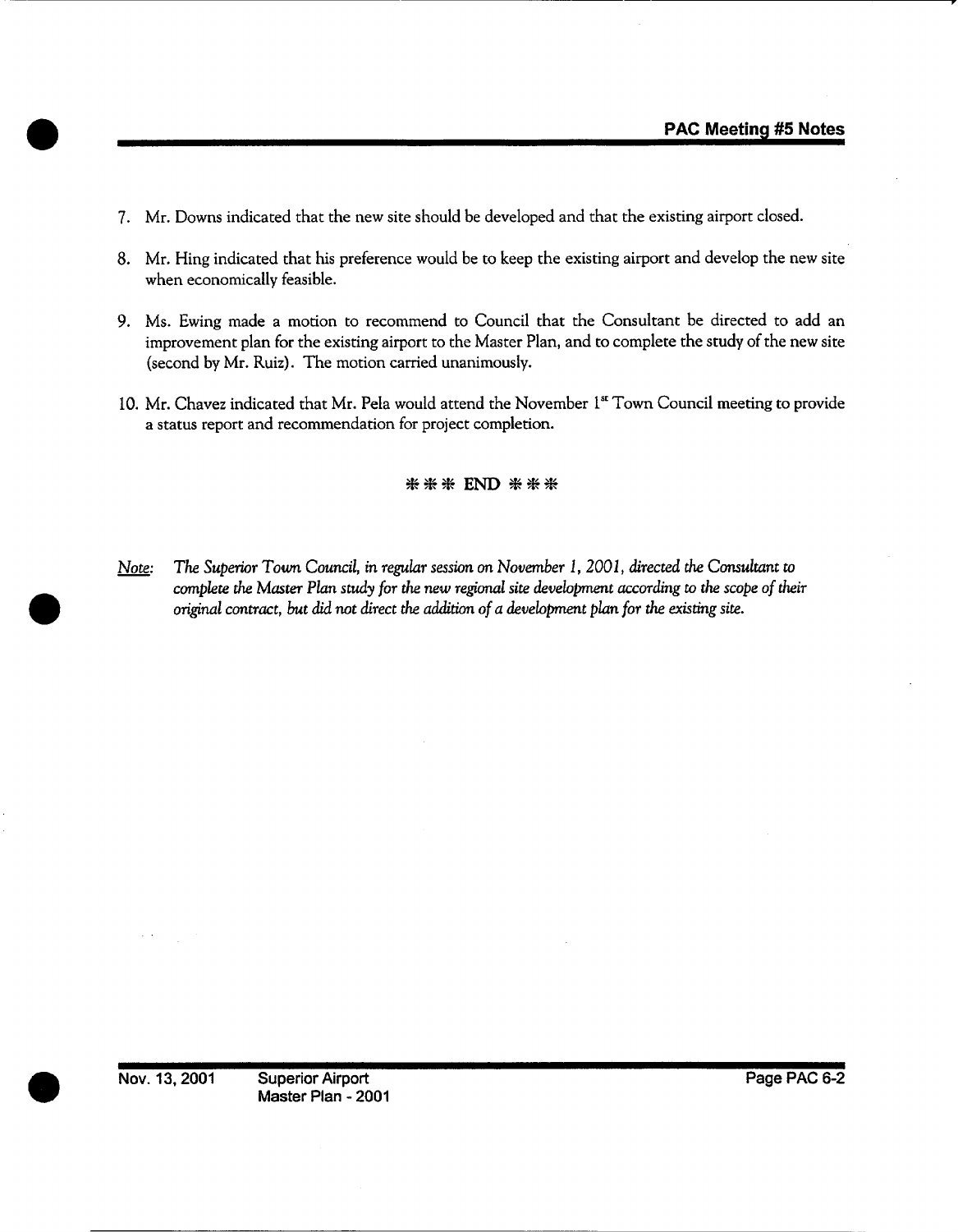

Airport Development

Suite 130 3001 East Camelback Road, **Phoenix, AZ 85016-4498**  Telephone: **(602) 553-8817**  FAX: (602) 553-8816

October 29,200t

Mr. Roy Chavez, Manager Town of Superior 734 Main Street Superior, AZ 85273

RE: Superior Airport Master Plan - 2001 GF #37776

Dear Mr. Chavez:

As of this date, the Draft Airport Master Plan and Airport Layout Plan (ALP) for the proposed new Superior Airport have been completed, reviewed and approved by the Planning Advisory Committee, and reviewed by the ADOT-Aeronautics Division. A copy of the draft documents have also been provided to the FAA Western-Pacific Region Airports District Office for their information. This was done at the request of the FAA after review of the latest 5-year Airport Capital Improvement Plan (ACIP). The ACIP was based on the recommendations of the draft Master Plan.

The draft ALP layout was also recently reviewed by the Arizona State Land Department, who recommended a change in the airport's location in relation to State Route 79, and a change in the extent of the proposed land acquisition (a copy of their letter is attached).

Our recommendations for completion of this project are as follows:

- . We recommend that the Town direct Gannett Fleming to complete the Airport Master Plan and ALP, based on the approved draft documents and all existing review comments by ADOT-Aeronautics Division and the Arizona State Land Department. The remaining work consists of the following four elements:
	- Address all review comments by ADOT-Aeronautics Division and Arizona State Land Department on the Draft Master Plan and ALP (revise/correct plans).
	- Final printing of Master Plan reports, and delivery to Town, ADOT and FAA.
	- Request FAA review of the final ALP, and request for inclusion on National Plan of Integrated Airport Systems (NPIAS). Only airports included on the NPIAS are eligible for FAA grant funds.
	- Agency and Sponsor approval of the completed ALP set. The original mylars will be sent to the Town  $\bullet$ for approval signatures, then copies will be sent to FAA Western-Pacific Region Airports District Office for their approval.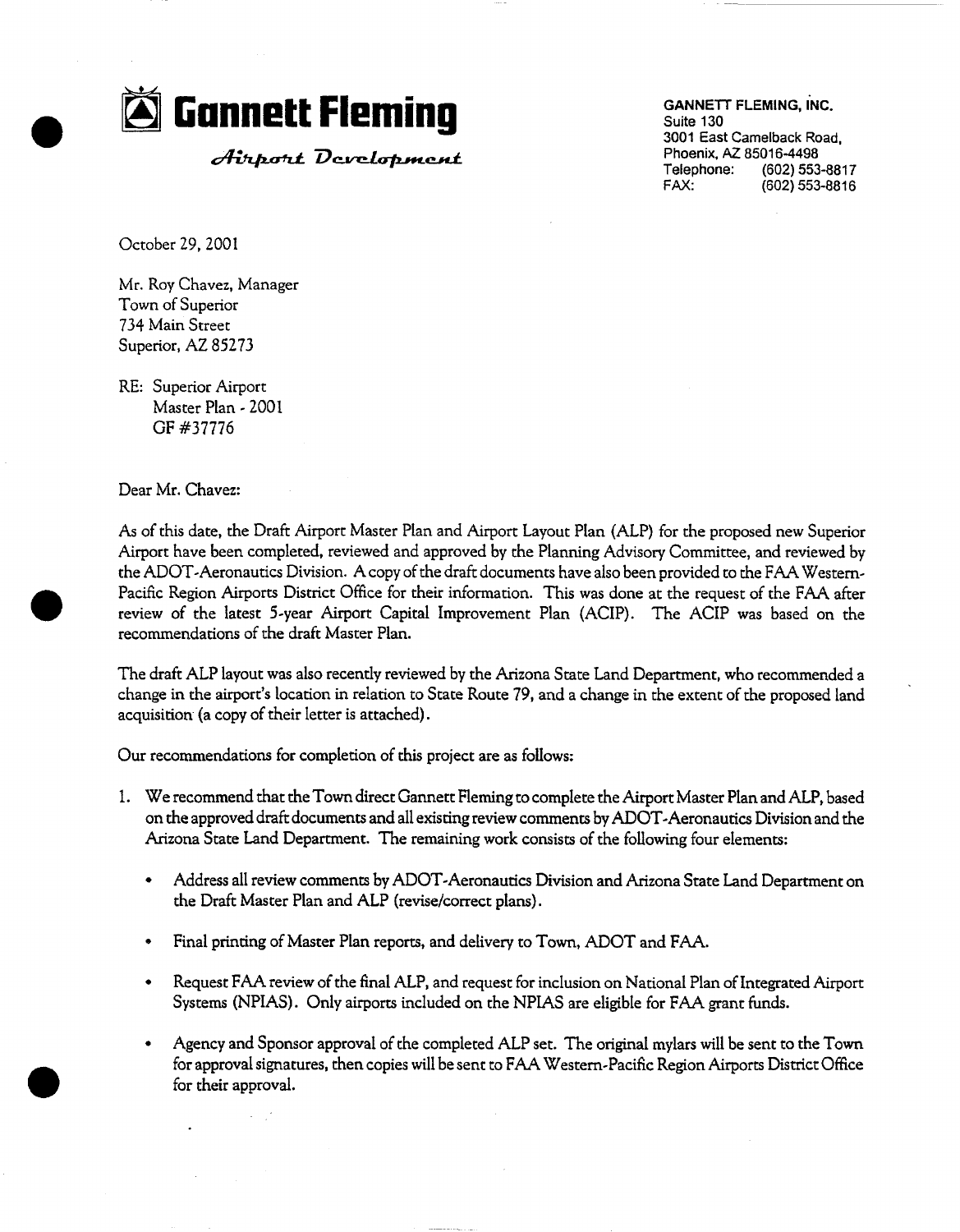Mr. Roy Chavez, Manager Town of Superior October 29, 200I

Page 2

. We further recommend that the Town Council appoint an individual or committee to provide continuity through the next phases of planning for the airport, and to promote its development as a regional facility. Initial tasks should include seeking the involvement of Pinal County, Apache Junction and Florence, and other communities that may be interested.

If you require additional information, please contact the undersigned.

Sincerely,

GANNETT FLEMING, INC.

Nicholas J. Pela Manager of Airport Development Services

Attachment

cc: Michael O. Hing, PAC Chairman J. Howard Downs, PAC Member Mann¥ Ruiz, PAC Member Kenneth J. Cook, PAC Member Doris Warcola, PAC Member Yolanda Najera Ewing, PAC Member Kevin Flyrm, FAA Western-Pacific Region Airports District Office Ray Boucher, ADOT-Aeronautics Division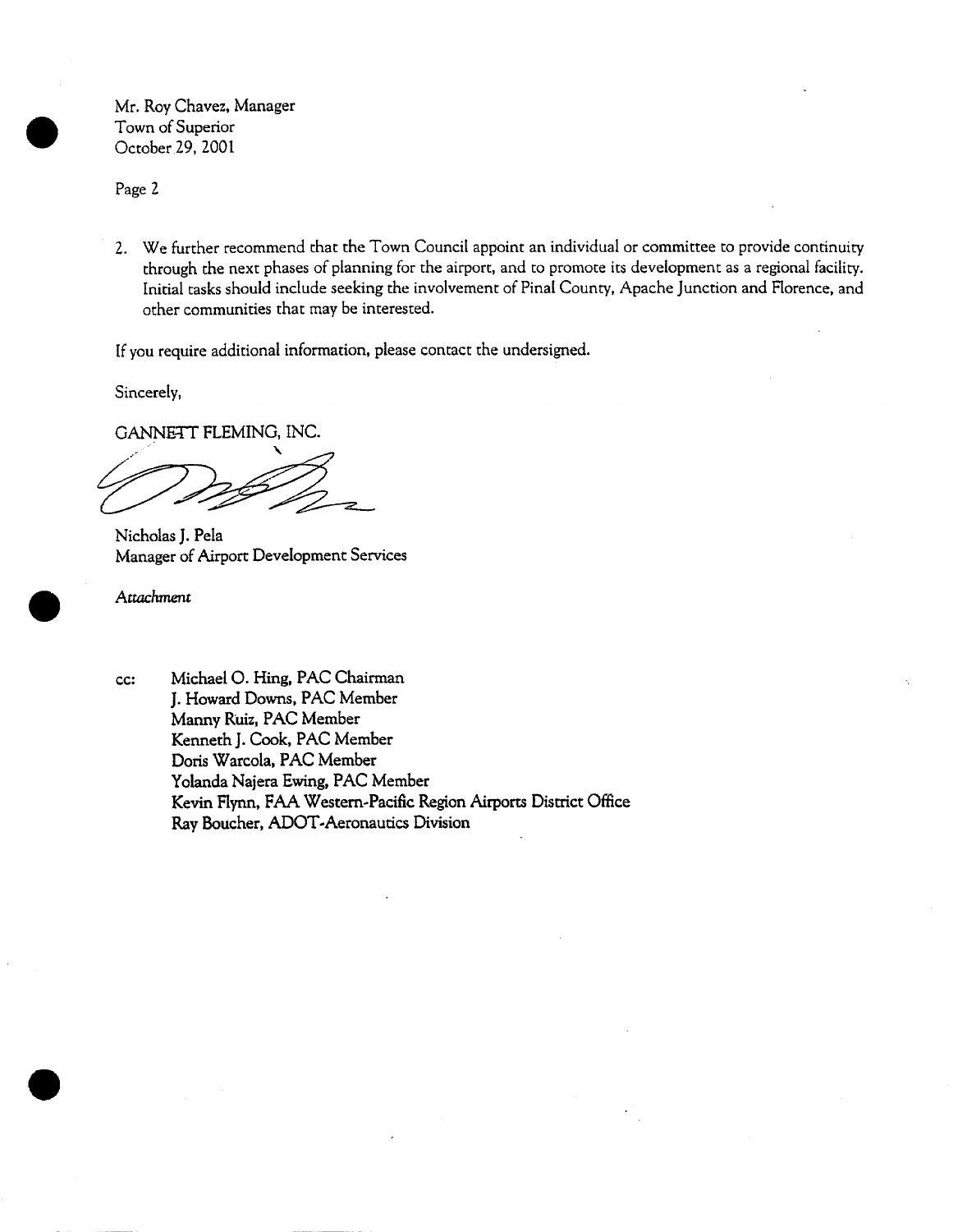Jane Dee Hull Governor

<sup>a</sup>l rizona State Land Department



Michael E. Anable State Land Commissioner

1616 West Adams Street Phoenix, AZ 85007 www.land.state.az.us

August 10, 2001

Nicholas J. Pela, Senior Airport Planner GANNETT FLEMING INC. 3001 East Camelback, Suite 130 Phoenix, Arizona 85016-4498

RE: *Superior Municipal Airport-* GF Job No. 37776

Dear Mr. Pela:

Land Department staff have reviewed the preliminary master plan for the relocated Superior airport south of Florence Junction. The preferred site for the proposed regional airport is on State Trust land in Sections 29 & 30 (Township 2 South, Range 10 East). This site is west of State Route 79 and is immediately north of the Magma Arizona Railroad right-of-way. Additionally, it is totally surrounded by Trust land. The intent of this correspondence is to describe some basic policy regarding the use and/or acquisition of Trust land and to comment on the preferred site (Site #11 ).

Please be informed that only the Trust land needed for placement of facilities that are directly related and necessary to airport function will be considered appropriate for disposition. These elements consist of approach easements, the clear zone, the runway and apron, the hangars, the terminal, and vehicle parking. Except for the hangars, these are all within the BRZ. (building restriction zone) shown on the airport layout. There are other components within the "ultimate airport boundary" that are not critical to airport function. These are the areas in plan depicted as "future airport development area" or "future industrial park". Any additional State land desired for airport-related commercial and industrial development will be retained by the Trust but could be leased in the future for commercial uses.

Department staff also suggests that the site (in its entirety) be moved at least one-quarter mile west/ southwest to create future commercial development opportunities on State Trust land in proximity to the airport entrance. There appears to be no physical constraints that would prevent such a change. This adjustment has the net effect of decreasing the likelihood of potential conflict between the new airport and the State's long-term military lease to the east of AZ 79 and accommodates any future changes to right-of-way for highway improvements.

Thank you for considering this information as you complete your site analysis and airport master plan. The Department's Planning Section will maintain the project file. Please direct any additional correspondence to my attention. I also may be reached at 602-364-0483 or *<cbwill@lnd.state.az.us>.* 

Sincerely, U)eel

Catherine Balzano Williams Planning Section, Real Estate Division

CC: Roy Chavez, Superior Town Manager Ray Boucher, ADOT Aeronautics

"Serving Arizona's Schools and Public Institutions Since 1915"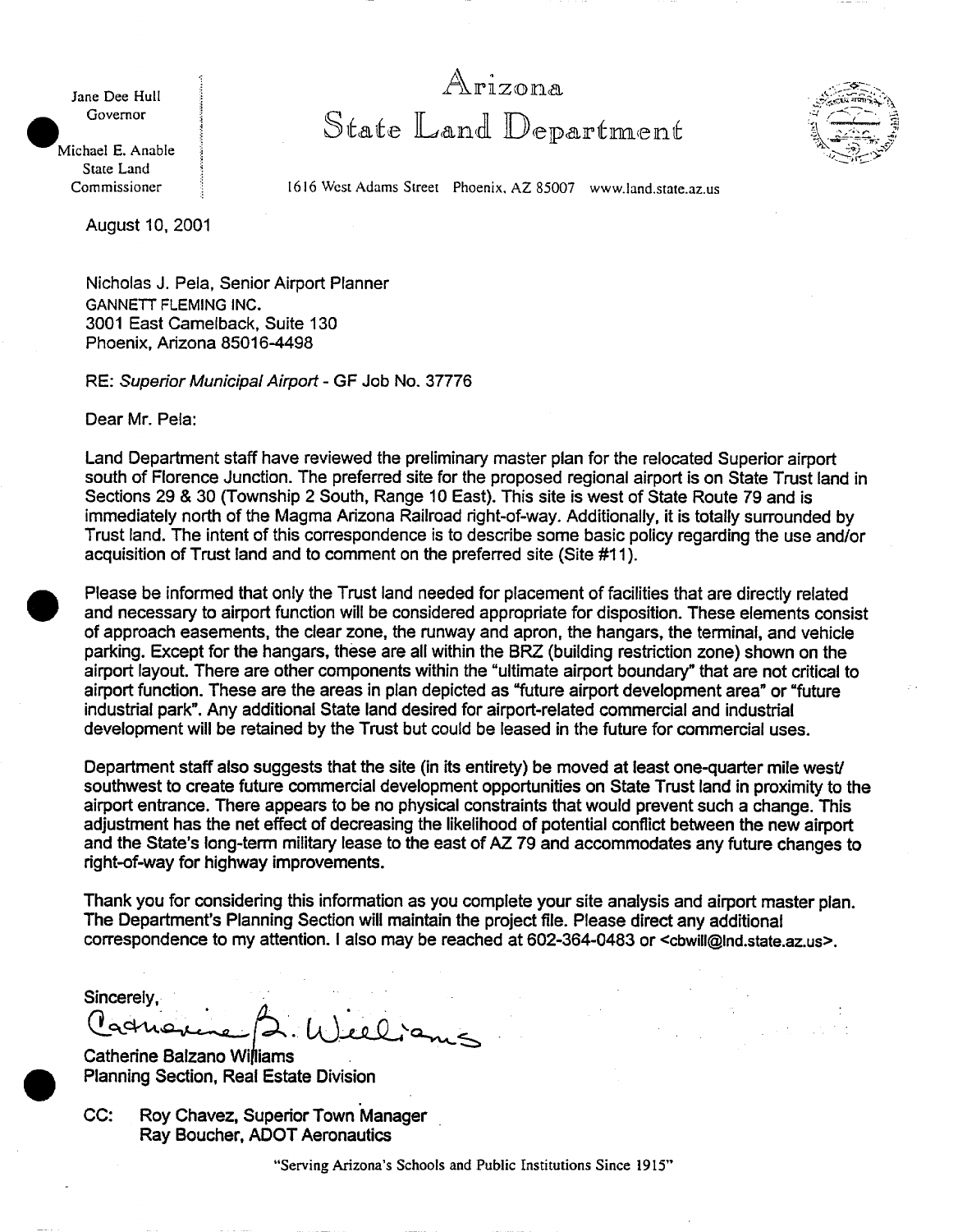

Town of Superior

Town Hall • 734 Main Street • Superior, Arizona 85273 520-689-5752 ° Fax: 520-689-5822 \* TDD Relay 1-800-367-8938

To: Superior Airport Planning Advisory Committee (PAC)

From: Roy Chavez, Town Manager $\mathcal{L}$ 

Subject: PAC Meeting

Date: October 24, 2001

Please be advised that the Superior Town Council has directed me to provide a presentation to them at the November 1,2001, council meeting, referencing a review, update and finalization of the Superior Airport Feasibility Study. Mr. Hing, PAC Chairman, has further directed me to schedule a PAC team meeting as soon as possible.

Staff'has planned to conduct this PAC Meeting on Monday, October 29, 2001, 7:00pm, at the Superior Senior Center. Mr. Nick Pela, PAC Counsultant, will be available and it is anticipated that information from this meeting will be prepared for Town Council direction at the November 1, council meeting.

If you have any questions or concerns regarding the above matter, please contact me at (520) 689-5752. Thank You!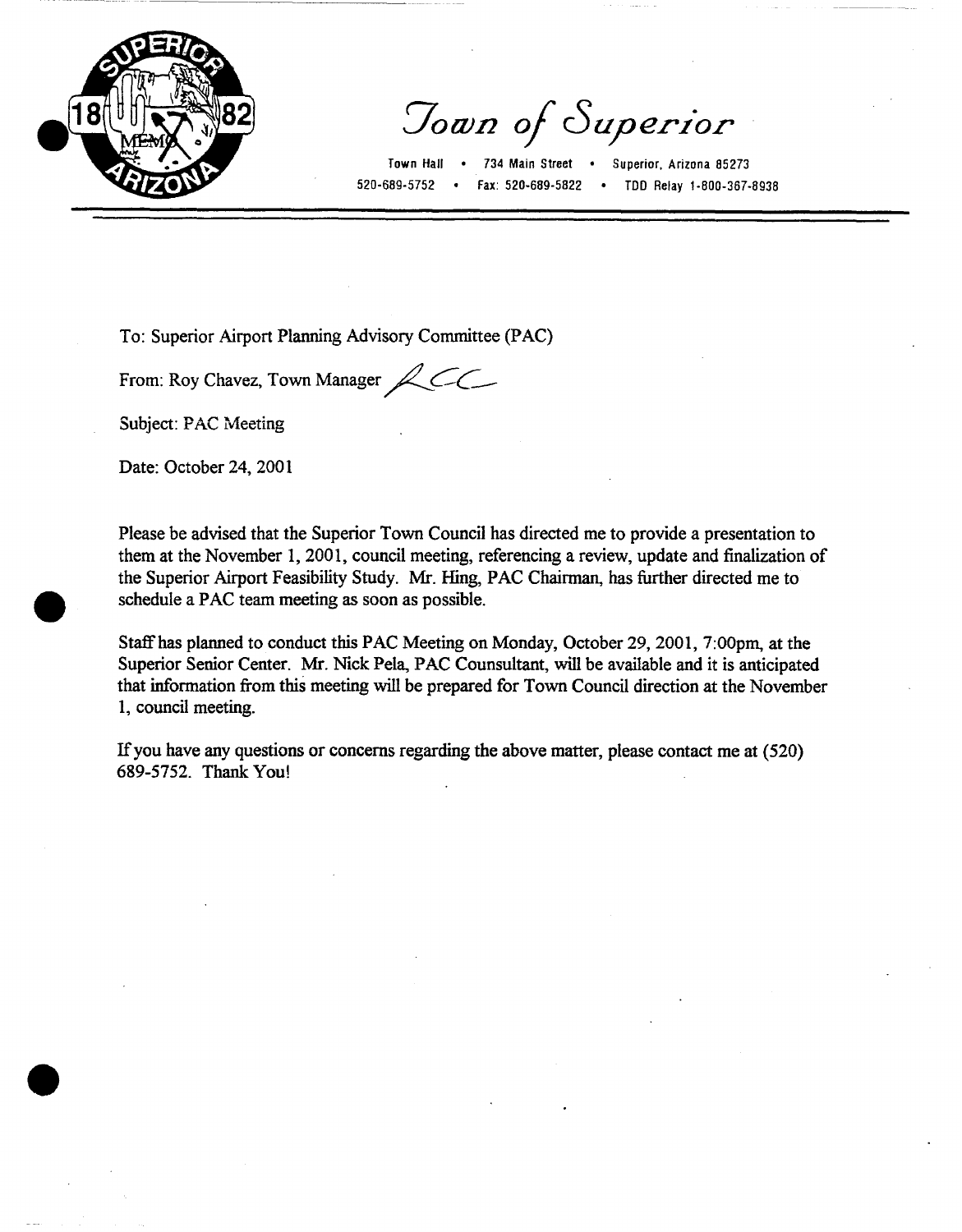

*Airport Development* 

Suite 130 3001 East Camelback Road. Phoenix, AZ 85016-4498 Telephone: (602) 553-8817<br>FAX: (602) 553-8816 FAX: (602) 553-8816

October 30, 2001

Mr. Roy Chavez, Manager Town of Superior 734 Main Street Superior, AZ 85273

RE: Superior Airport Master Plan **-** 200t GF #37776

Dear Mr. Chavez:

Pursuant to the Planning Advisory Committee (PAC) meeting conducted last night, we understand the following:

- 1. The PAC recommended that the Town Council direct Gannett Fleming to complete the Airport Master Plan for the new airport site near Florence Junction. As detailed in our letter dated October 29,2001, the following work items will be performed to complete our present scope of services:
	- Address all review comments by ADOT-Aeronaudcs Division and Arizona State Land Department on the Draft Master Plan and ALP (revise/correct plans for the new regional site).
	- Final printing of Master Plan reports, and delivery to Town, ADOT and FAA. This will include the additional work described below.
	- Request FAA review of the final ALP for the regional airport, and request for inclusion on National Plan of Integrated Airport Systems (NPIAS). Only airports included on the NPIAS are eligible for FAA grant funds.
	- The completed original ALP mylars will be sent to the Town for approval signatures, then copies will be sent to FAA Western-Pacific Region Airports District Office for their approval, with copies to ADOT.Aeronautics Division.
- . The PAC recommended that the Town Council proceed with the next phases of planning for the new regional airport, and to promote its development as a regional facility, based on the availability of funding for planning, coordination and promotion.
- . The PAC also recommended that the Town Council direct Gannett Fleming to add an alternate plan for improvement of the existing Superior Airport site. This work is outside of the scope of our current contract and will require a contract amendment. We propose that the additional work be included as an Appendix to the current report. The additional work will include the following services as well as attendance at up to two (2) additional meetings in Superior:
	- $\bullet$ Provide recommended actions to the PAC concerning the existing lease on the airport property. These recommendations will not constitute legal opinions, but will be based on evaluation of obvious present situations as compared to the [ease requirements (the present lease requirements and property encumbrances are summarized on pages 1-14 through 1-18).